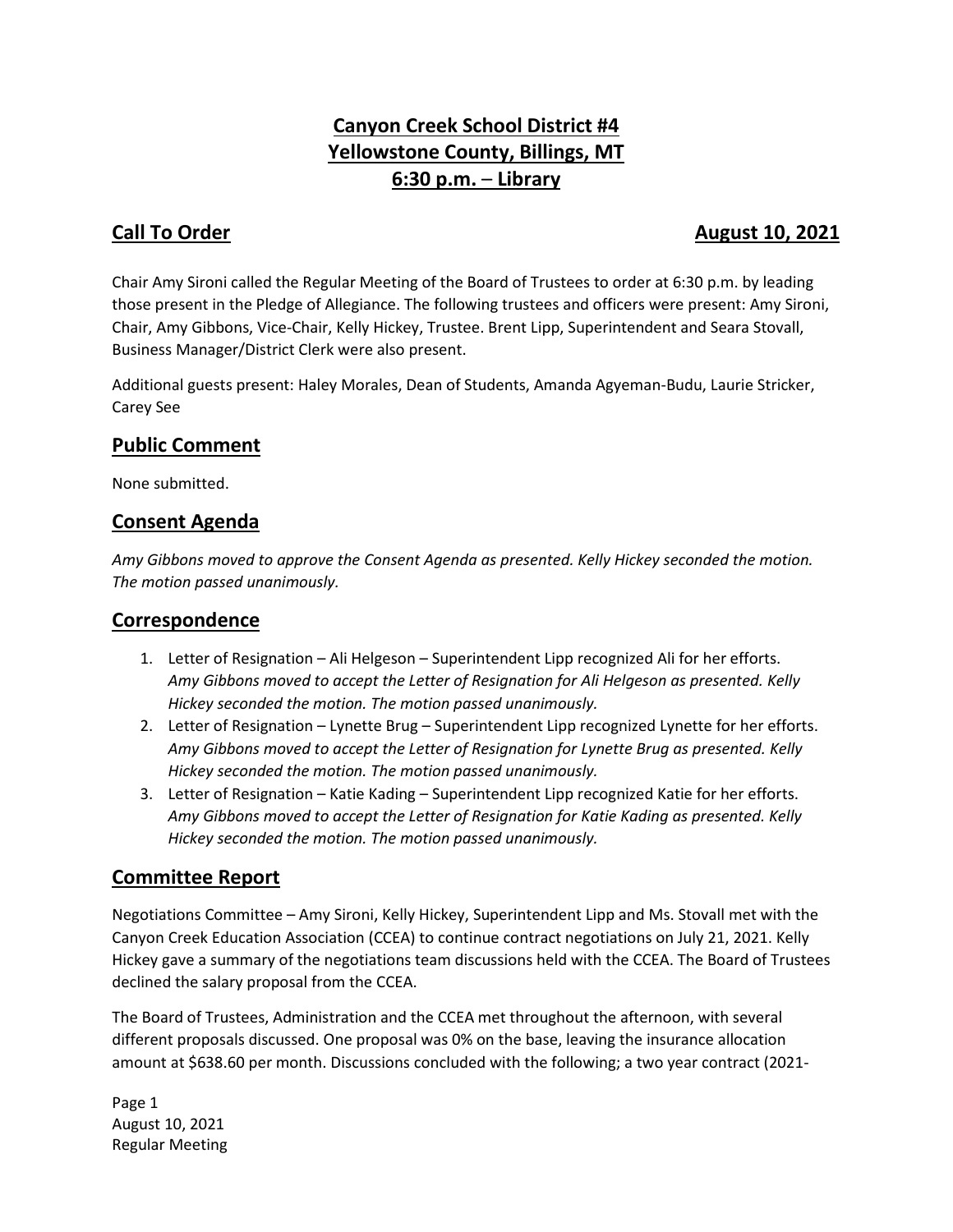2022 and 2022-2023). New insurance was proposed at a significant premium savings with better plan coverages. The District will provide three insurance options and pay the amount of \$550 per month with current contract language stating that any additional insurance rate increases shall be split 50-50. Adoption of language under Article 7, "All participants must subscribe with the same insurance company chosen by the District." Upon acceptance of the insurance proposal, the board of trustees proposed a 1.5% increase to the base on the salary matrix for two years, with entry level teachers beginning at step 5 and remaining at step 5 for five years. Free lunch will be provided. Additional relatives will be added to the immediate family leave definitions (Aunt, Uncle, Aunt-in-law, and Uncle-in-law). The FMLA language will remain as is in the current contract. Teachers working conditions, Article 11c – Employers who are assigned by administration the responsibility of another classroom for a half-day or full-day of instruction due to the unavailability of substitutes, the teacher shall be compensated at the current substitute rate. 7:30 – 11:30 equals a half day and 7:30 – 3:30 equals a full day. Compensation will result in students being in the class for the entire amount of time and compensation will align with a half-day of sub pay or a full-day of sub pay. Currently the sub rate of pay is \$45.00 for a half-day and \$90.00 for a full-day. The Canyon Creek Board of Trustees has the right to adjust the substitute pay at any time during a contract without approval of the Canyon Creek Education Association.

Upon completion of an afternoon of negotiations, the CCEA requested the contract negotiations be tabled in order for them to speak with Jeff, Union Representative of the Billings Education Association. There is a follow-up meeting scheduled for August  $11<sup>th</sup>$  at 6:00 pm to resume negations.

#### **Administrative Report**

- Superintendent's Report -
	- 1. Building and Grounds Superintendent Lipp shared details to the following facility projects. The new gym boiler is very near completion with electrical work being the final component. The furnace replacement installation began August 9<sup>th</sup> and was completed August 10<sup>th</sup>. Bradford Roof Management has begun the roof replacement project and will be done prior to school starting. The door replacements project is on hold due to materials being backordered. The project will begin upon arrival of materials. The building cleaning is in great shape with Mr. Ross and Mr. Brakke doing an amazing job!
	- 2. Open House The school-wide open house is scheduled for August  $19^{th}$  from 6:00 7:00 pm. Superintendent Lipp shared that he felt that time frame was short and shared that he may adjust that.
	- 3. Staffing Superintendent Lipp gave an update of the current staffing status. Health and Physical Education is currently open as well as a Custodial position. He has received a qualified application for the Health and Physical Education position and will pursue interviewing.
	- 4. After School Program Superintendent Lipp shared that his intention is to start an after school program this fall. He has chosen to push that back to a later start date. This program is required and funded through ESSER III – American Rescue Plan funds. The program could possibly be a 2-year program. The goal is to provide additional assistance to any student who requests additional support. The planning is in the works.
	- 5. Activities Superintendent Lipp shared that extra-curricular staffing is not complete. 5/6

Page 2 August 10, 2021 Regular Meeting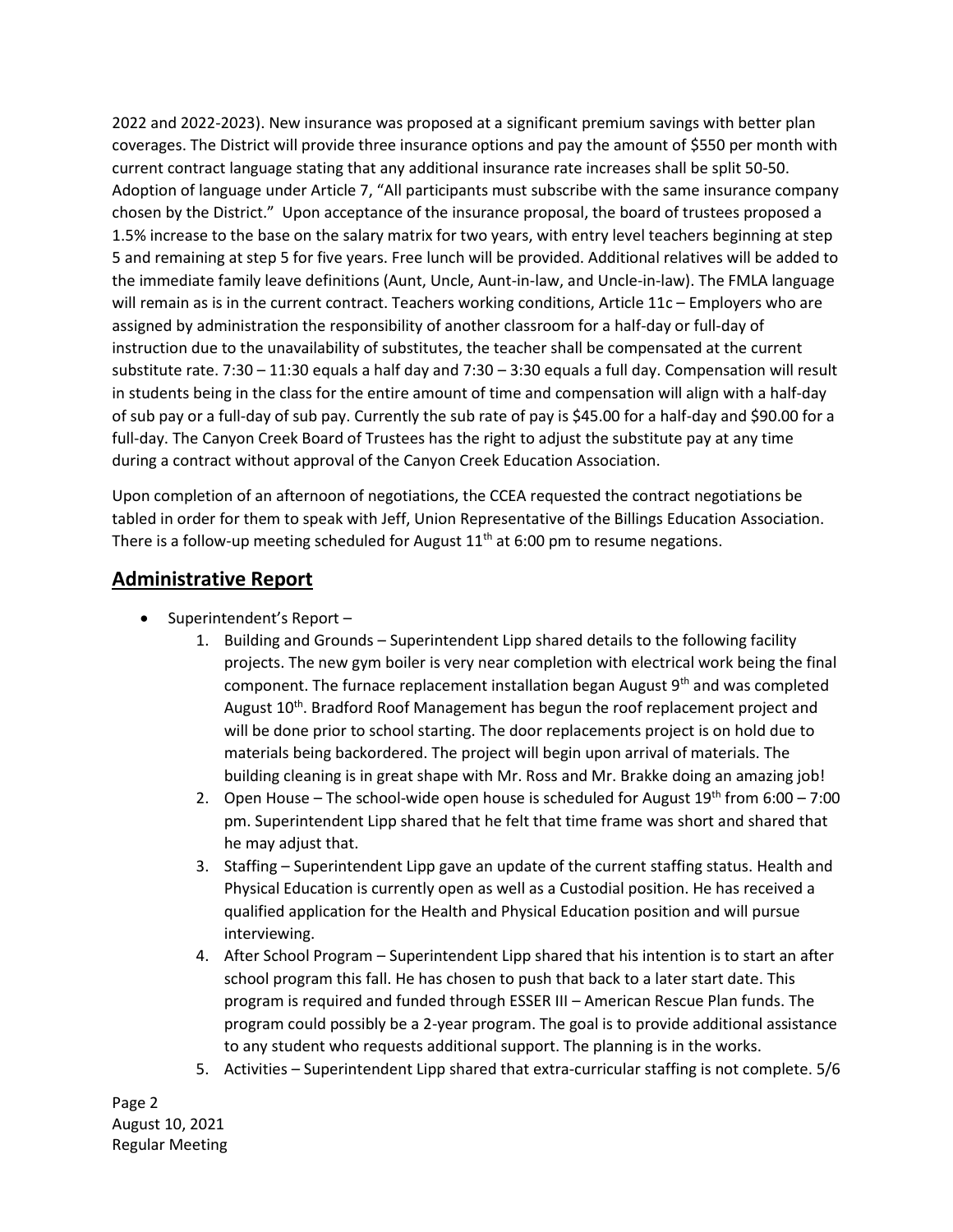Girls Basketball, Mathcounts and Student Council have not been filled. He shared that the Cross Country program will be competing with School District 2 meets. This is an addition from last year that the District is excited about.

- 6. Enrollment Superintendent Lipp shared that he did not have exact numbers to share as numbers are fluctuating in and out.
- 7. Covid-19 Superintendent Lipp shared that he is still participating in the weekly meetings with John Felton. The county numbers are up and the Delta variant is concerning to him. He shared that he is conflicted with his reopening plan due to politics. He will cover the proposal in detail during the agenda item. He is very worried about "super-spreader" events. He noted only minimal students are eligible for the vaccine.
- 8. Welcome 2021-22 Superintendent Lipp welcomed everyone back to a new school year. His vacations were reinvigorating and he is excited for the new school year.

#### **Old Business**

A. Open Board Trustee Positions recruitment status update was given. There is currently two unexpired, one-year terms vacant with no known interests. James Wiesner recently picked up a Trustee Application but it has not been received to date. Mrs. Cassel has reached out to Superintendent Lipp and has shared her interest. He will followup with her.

#### **New Business**

- A. Approve FY22 Staff Handbook Superintendent Lipp recommended to the Trustees the approval of the FY22 Staff Handbook. He noted that no significant changes have been added. The document will need to be reviewed again after the policy revision is completed this fall. *Amy Gibbons made a motion to approve the FY22 Staff Handbook as presented. Kelly Hickey seconded the motion. The motion passed unanimously.*
- B. Approve FY22 School Reopening Plan Superintendent Lipp shared that the plan will go into effect on the first day of school and will be reviewed as needed with the Policy 1900 Series during the pandemic. Discussion was held and Superintendent Lipp shared his reopening plan in detail, noting the conflicting guidance being provided. The reopening plan implements the following in all phases:
	- Establish and continue communication with local and State authorities to determine current mitigation level in Yellowstone County
	- Protect and support for staff and students who are at higher risk for severe illness, such as providing options for telework and virtual learning
	- Follow CDC's Guidance for Schools and Childcare Programs
	- Follow State of Montana guidelines for reopening
	- Ensure external community organizations that use the facilities to also follow this guidance

Page 3 August 10, 2021 Regular Meeting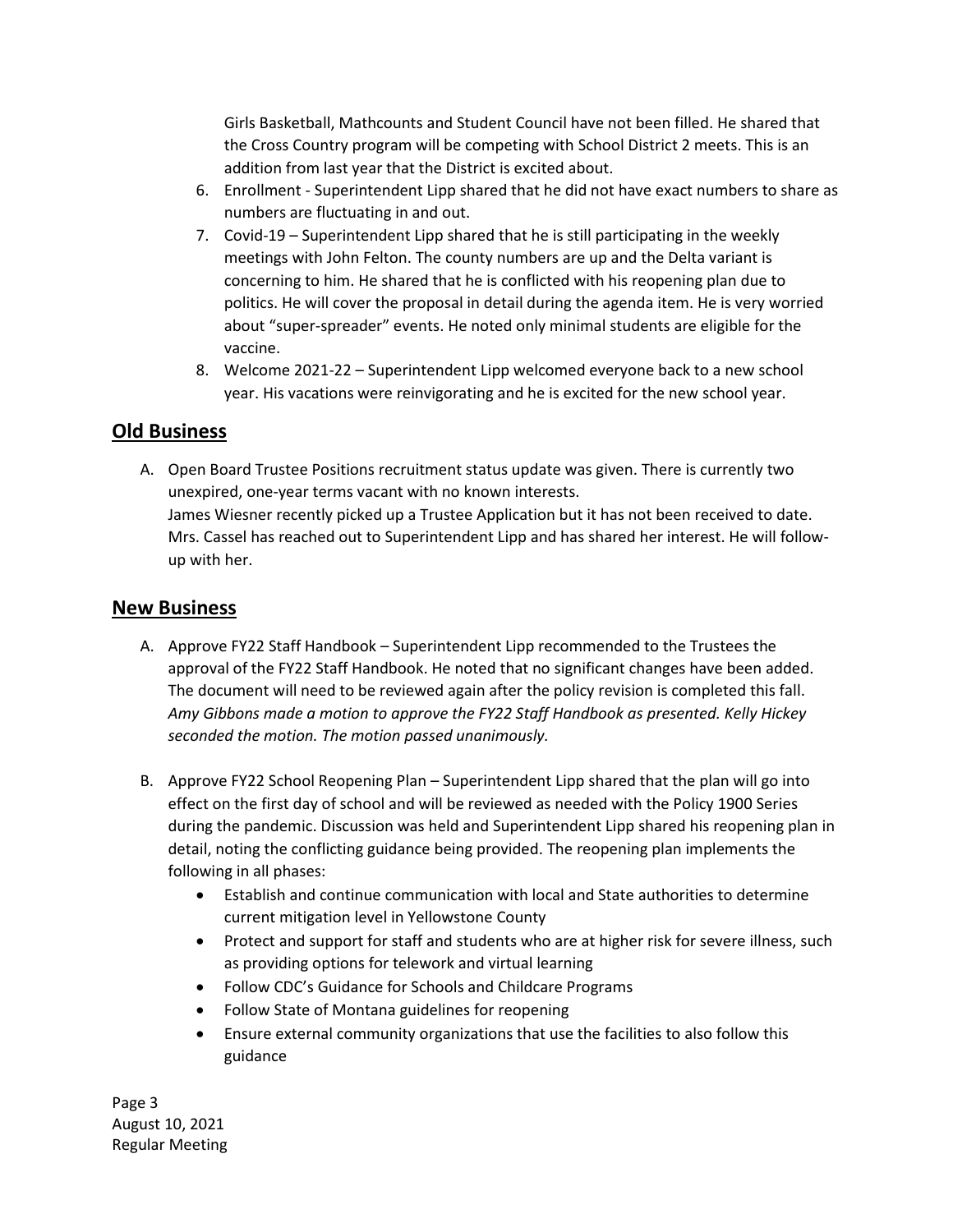The following phases will be implemented for the 2021-22 school year.

**Phase 1**: School will be in session with limited restrictions, masks will be optional based on what the individual parents would like the student to wear. Quarantines of individual students will take place as needed and contact tracing will still be in effect. Masks are optional for staff.

**Phase 2**: Remain open with enhanced physical distancing, use of masks, and implementation of cohorts if needed with the quarantining of individual students or contact tracing as necessary. In some cases, an entire classroom could be quarantined if exposure is significant.

**Phase 3**: School-wide emergency closure will be implemented with an online platform taking place. Student activities will be restricted, if not cancelled.

The entire School Reopening Plan will be available via the school website.

Amy Gibbons clarified that in Phase 1, the facility would be open to all visitors, i.e. parents/visitors for lunch and visiting etc.

Amy Sironi is not personally comfortable with the noted reopening plan. She shared that her children will attend with masks, as they are not safe because they are not eligible to attain the vaccination. She personally would rather see the school district coming back with a full masking policy, as the children are the ones at risk. She does not feel that the reopening plan is the best option for the children.

Superintendent Lipp shared this is the hardest decision he has had to make in a long time. He shared his decision was based on the consensus of the other schools in Yellowstone Country. His personal concern is that he has many children in his care that are at risk and are unable to get vaccinated. He is struggling with putting kids at risk. He shared he doesn't think there is a right or wrong answer. The directive being given from the state is that they want schools open.

Amy Sironi shared that multiple schools are trying to put masking policies in place and it is a disaster with the community and parents. Superintendent Lipp has relied on what other districts are doing and is willing to make adjustments in the future, even if there is parent and community push-back.

Amy Sironi asked those in attendance if they had any thoughts or contributions to the discussion. Amanda Agyeman-Budu inquired if the District polled the parents and Superintendent Lipp shared that he felt he already knew the parents/community thoughts on it and that surveying the parents/community would only open a "hornets' nest".

Carey See shared that she is vaccinated but will continue to wear a mask every day. She feels it is her duty to wear a mask.

Amanda Agyeman-Budu shared that she has concern that students will be bullied for choosing to wear masks. Carey See noted she felt the same way, as she herself has experienced the same as an individual.

Amy Sironi inquired if the contracted busing company will be responsible for providing masks.

Page 4 August 10, 2021 Regular Meeting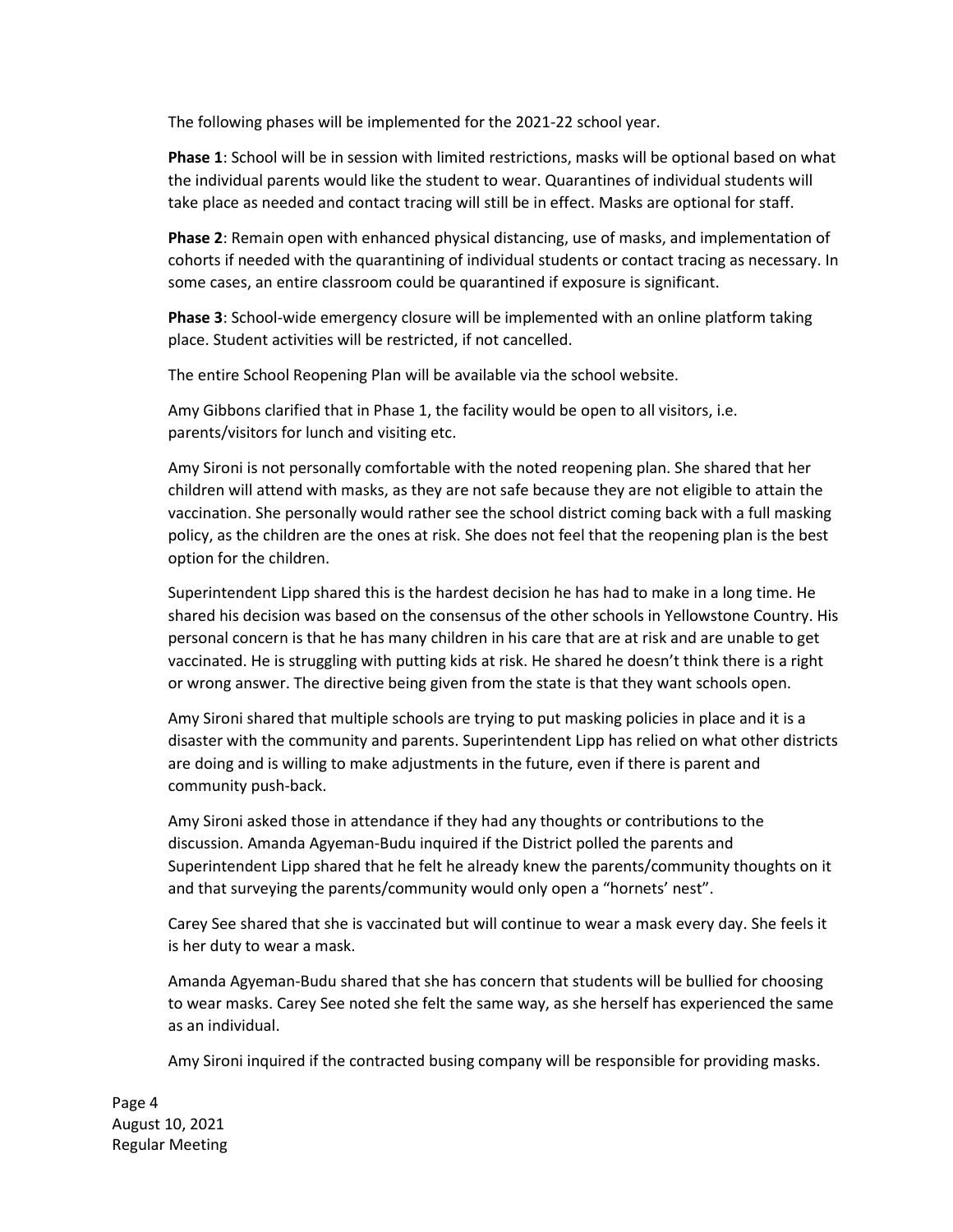Laurie Stricker felt that it was worthwhile to ask the busing company if they will be providing student masks. Superintendent Lipp noted that he would follow-up with the busing company.

Amy Gibbons shared that she in a bit of a different situation, as all of her children are vaccinated. She noted that they do not wear masks out in public unless required. She stated that her children will do whatever is required.

Superintendent Lipp noted that the other option is to fully mask. Haley Morales shared that multiple people have inquired at the office if masks would be optional. Kelly Hickey shared there is outside discussions that enrollment will tank if masks are required.

Carey See inquired if School District 2 required masks, if that would help steer the direction of Canyon Creek School District? She shared there is currently a petition going around to get physician signatures to recommend the requirement of masks for all school districts.

Superintendent Lipp asked that everyone put a little faith into him and Haley to closely watch the status of everything and they will take action as needed.

*Amy Gibbons made a motion to approve the FY22 School Reopening Plan as presented. Kelly Hickey seconded the motion. The motion passed unanimously.*

C. Policy 1900 Series Review/Revision – Discussion was held. Upon Superintendent Lipp's recommendation to the board of trustees to the revisions of the Policy 1900 Series, he recognized an error in his revision to Policy 1900 and recommended the series review be tabled until the next meeting.

*Amy Gibbons made a motion to table the Policy 1900 Series review/revisions until the next board meeting. Kelly Hickey seconded the motion. The motion passed unanimously.*

- D. MTSBA Policy Services Status Superintendent Lipp shared that it is in a review status and a meeting will be scheduled in the future.
- E. Extra-Curricular Contracts Superintendent Lipp recommended the following hires to the following coaching positions for FY22.
	- Rylan Kuntz 5/6 Boys Basketball
	- Jeff Morales 7/8 Boys Basketball
	- Jeff Morales 7/8 Girls Basketball
	- Kaylee Trentman 5/6 Girls Volleyball
	- Delaney Johnson 7/8 Girls Volleyball
	- Luke Larson 6-8 Cross Country
	- Jake Anderson 7/8 Assistant Boys Football

The following positions have not been filled at this time: 5/6 Girls Basketball, Mathcounts and Student Council. Discussion was held.

*Amy Gibbons made a motion to approve the hire for all extra-curricular coaching positions, contingent upon background checks, as presented. Kelly Hickey seconded the motion. The* 

Page 5 August 10, 2021 Regular Meeting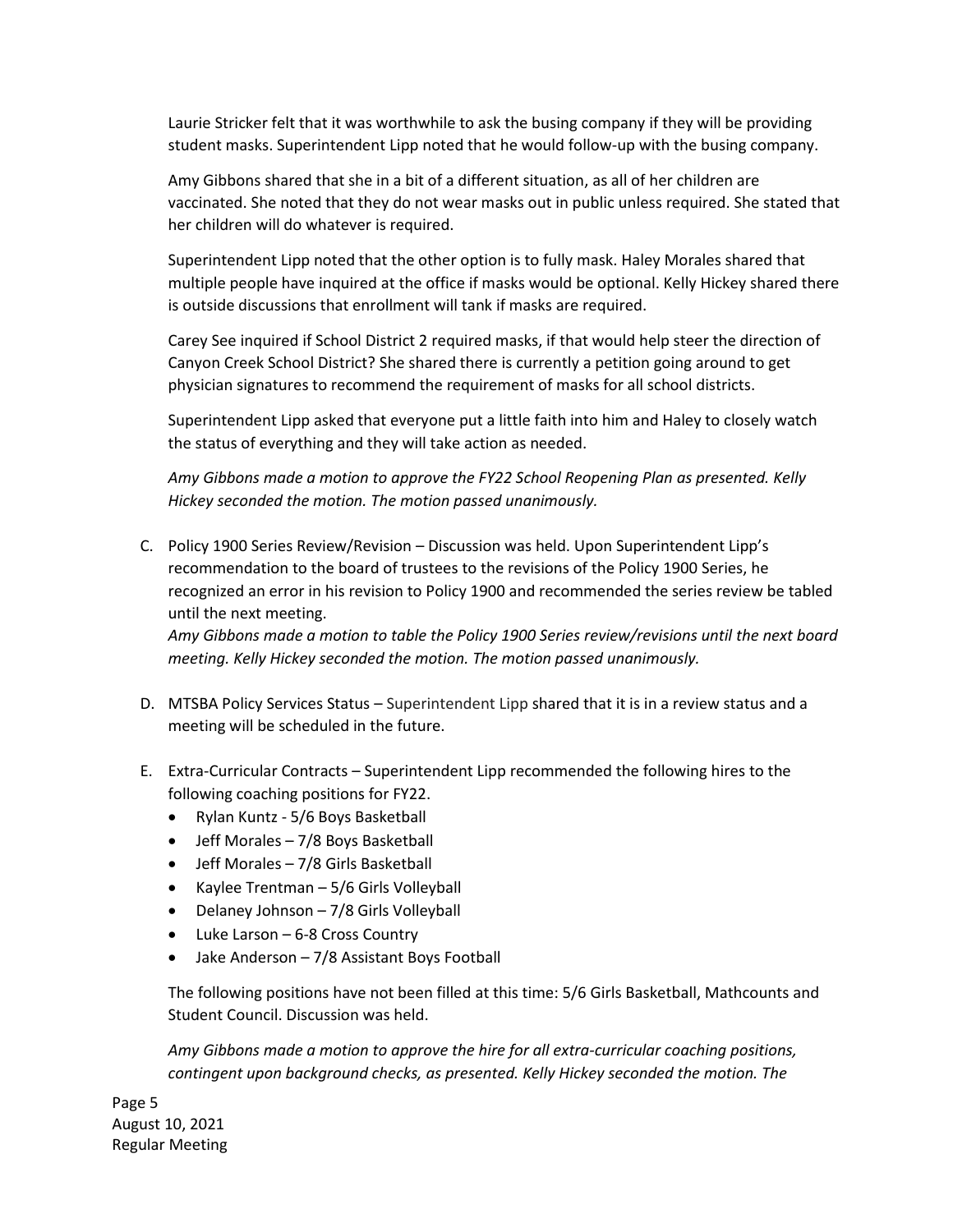#### *motion passed unanimously.*

- F. Approve Out-of-District Students FY22 Discussion was held. Superintendent Lipp recommended the approval of five additional out-of-district students based on the guidelines in Policy 3141. This puts the total out-of-district student count at seventy-one. *Amy Gibbons made a motion to approve the additional Out-of-District Students attendance for FY22 as presented. Kelly Hickey seconded the motion. The motion passed unanimously.*
- G. New Hires
	- a. Tami Hawkins Long-term Substitute Discussion was held. Superintendent Lipp recommended the hiring of Tami Hawkins for the long-term substitute position in the first grade. After thirty-five consecutive days of employment from the start of school, Tami will be offered a teaching contract for the term of the absence. The days prior to day thirty-five will be paid at the District sub rate. The long-term substitute position is scheduled to terminate November 10<sup>th</sup>.

*Amy Gibbons made a motion to hire Tami Hawkins as a long-term substitute teacher for the 2021-2022 school year as presented. Kelly Hickey seconded the motion. The motion passed unanimously.*

b. Amanda St John – Certified Teacher – Discussion was held. Superintendent Lipp recommended the hiring of Amanda St John for a 1.0 FTE 2<sup>nd</sup> grade teaching position. Amanda has fourteen years of experience in education and has taught in Montana, Washington and Oregon. Amanda will be placed at the MA+20, Step 6 level on the salary matrix, contingent on background check results, official transcripts and Montana teaching licensure.

*Amy Gibbons made a motion to hire Amanda St John as a 1.0 FTE teacher for the 2021- 2022 school year at a MA+20, Step 6. Kelly Hickey seconded the motion. The motion passed unanimously.*

c. Stephanie Heaps – Certified Teacher – Discussion was held. Superintendent Lipp recommended the hiring of Stephanie Heaps for a 1.0 FTE  $6^{th} - 8^{th}$  grade teaching position for math and 6<sup>th</sup> grade English Language Arts. Stephanie will be placed at the BA, Step 2 level on the salary matrix, contingent on background check results, official transcripts and Montana teaching licensure.

*Amy Gibbons made a motion to hire Stephanie Heaps as a 1.0 FTE teacher for the 2021- 2022 school year at a BA, Step 2. Kelly Hickey seconded the motion. The motion passed unanimously.*

## **Agenda Items for the Next Special Meeting – August 18th**

- A. Trustees Financial Summary 2020 2021
- B. Transportation Cost Allocation Plan
- C. Final Budget Adoption 2021 2022
- D. Policy 1900 Series Review/Revision

Page 6 August 10, 2021 Regular Meeting